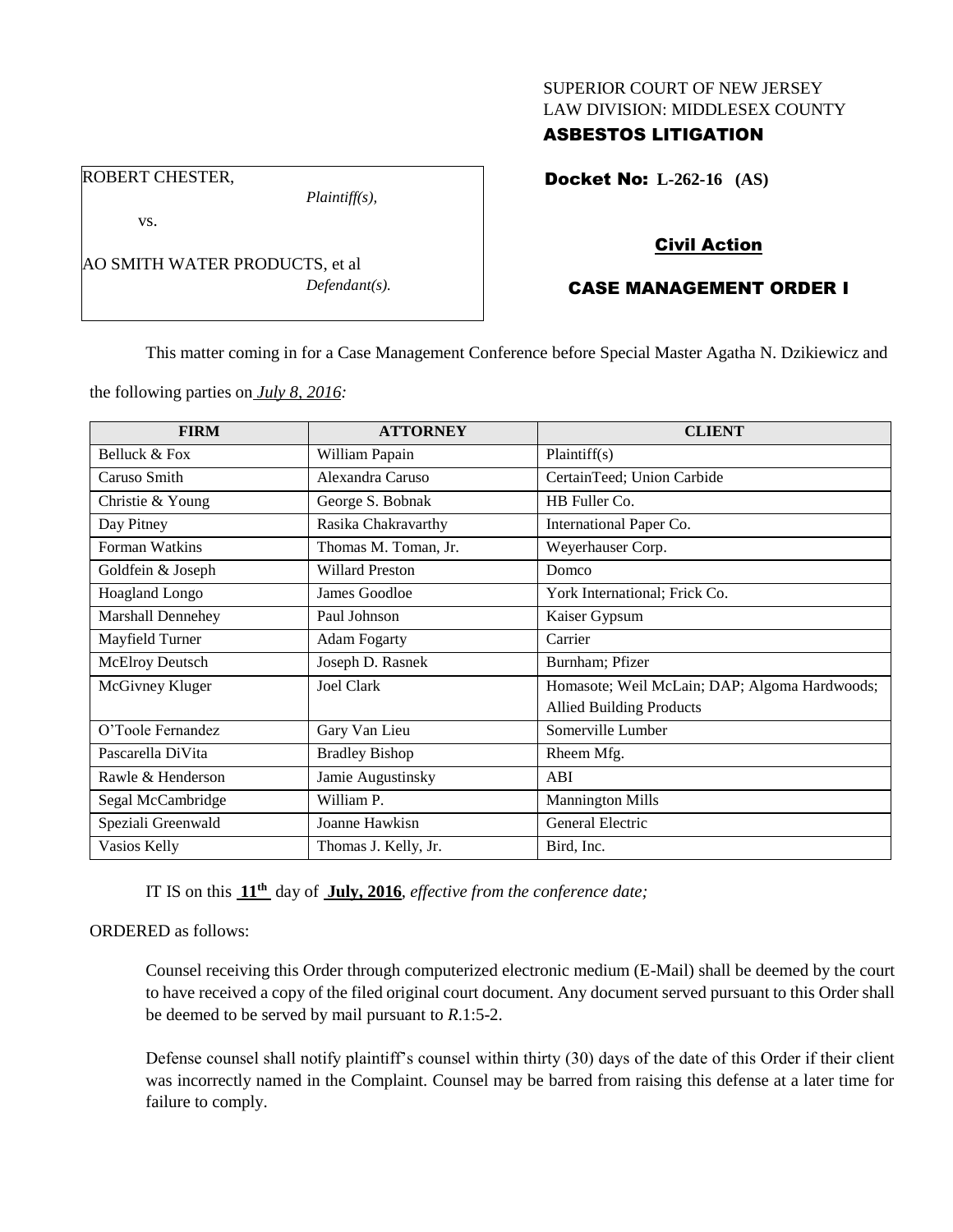### **DISCOVERY**

| July 15, 2016      | Defendants shall serve answers to standard interrogatories by this date.                                                                                                                                    |
|--------------------|-------------------------------------------------------------------------------------------------------------------------------------------------------------------------------------------------------------|
| July 22, 2016      | Plaintiff shall propound supplemental interrogatories and document requests by this date.                                                                                                                   |
| August 22, 2016    | Defendants shall serve answers to supplemental interrogatories and document requests by this<br>date.                                                                                                       |
| July 22, 2016      | Defendants shall propound supplemental interrogatories and document requests by this date.                                                                                                                  |
| August 22, 2016    | Plaintiff shall serve answers to supplemental interrogatories and document requests by this<br>date.                                                                                                        |
| September 16, 2016 | Fact discovery, including depositions, shall be completed by this date. Plaintiff's counsel shall<br>contact the Special Master within one week of this deadline if all fact discovery is not<br>completed. |
| September 16, 2016 | Depositions of corporate representatives shall be completed by this date.                                                                                                                                   |

### **EARLY SETTLEMENT**

July 29, 2016 Settlement demands shall be served on all counsel and the Special Master by this date.

September 21, 2016 @ 10:00am Early settlement conference. All defense counsel shall appear with authority to negotiate settlement and have a representative authorized to negotiate settlement available by phone. Any request to be excused from the settlement conference shall be made to the Special Master no later than 4:00pm of the day prior to the conference.

### **SUMMARY JUDGMENT MOTION PRACTICE**

- September 16, 2016 Plaintiff's counsel shall advise, in writing, of intent not to oppose motions by this date.
- September 30, 2016 Summary judgment motions shall be filed no later than this date.
- October 28, 2016 Last return date for summary judgment motions.

### **MEDICAL DEFENSE**

- September 16, 2016 Plaintiff shall serve medical expert reports by this date.
- September 16, 2016 Upon request by defense counsel, plaintiff is to arrange for the transfer of pathology specimens and x-rays, if any, by this date.
- November 16, 2016 Defendants shall identify its medical experts and serve medical reports, if any, by this date. **In addition, defendants shall notify plaintiff's counsel (as well as all counsel of record) of a joinder in an expert medical defense by this date.**

 $\_$  , and the set of the set of the set of the set of the set of the set of the set of the set of the set of the set of the set of the set of the set of the set of the set of the set of the set of the set of the set of th